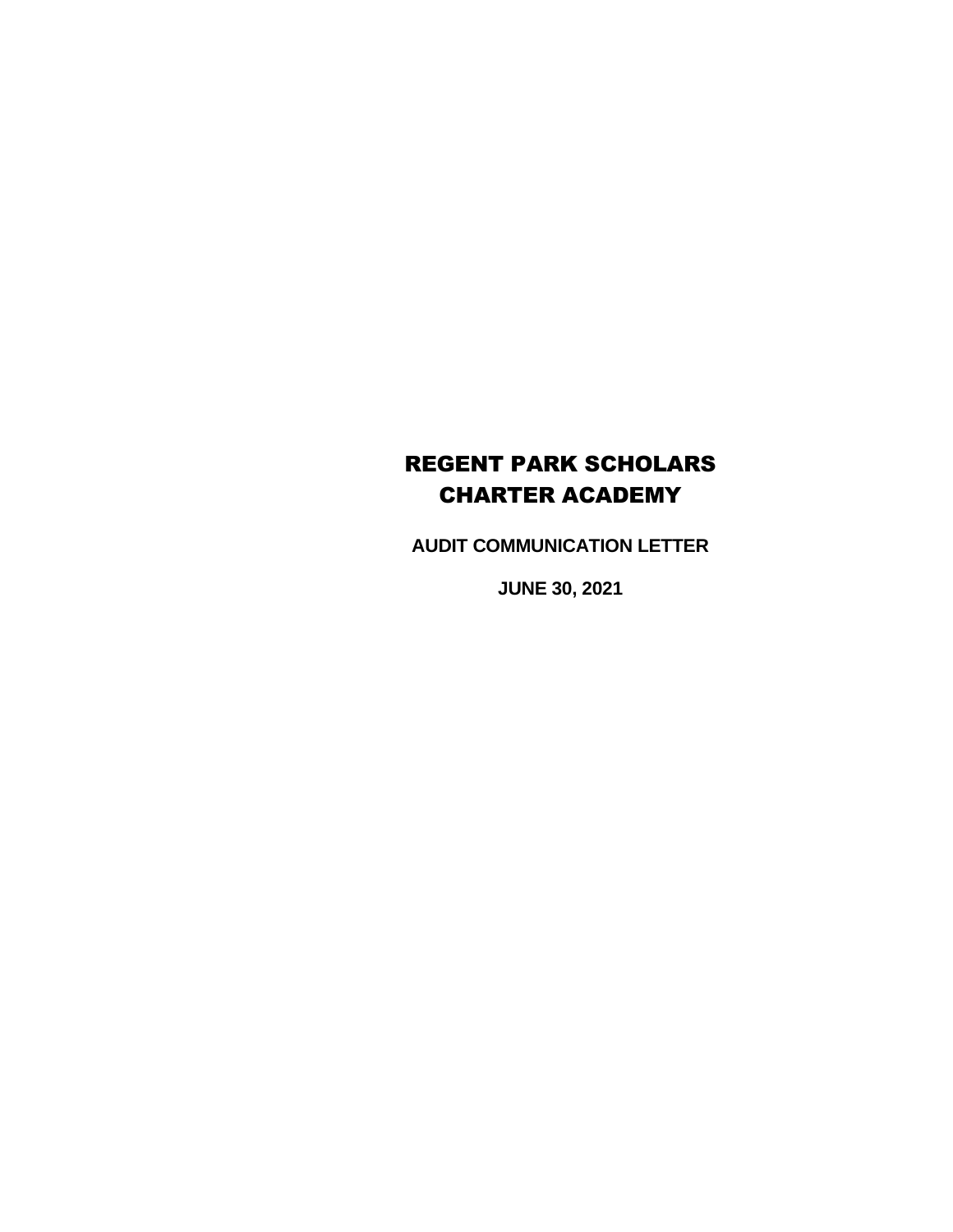

7310 Woodward Ave, Suite 740 (313) 873-7500 (Tel.) Detroit, MI 48202 (313) 873-7502 (Fax)

 **www.alancyoung.com**

October 29, 2021

To the Board of Directors Regent Park Scholars Charter Academy Detroit, Michigan

We have recently completed our audit of the financial statements of Regent Park Scholars Charter Academy (the Academy) for the year ended June 30, 2021. In addition to our audit report, we are providing the following required communication and recommendations, which impact the Academy.

|                                       | Page |
|---------------------------------------|------|
| Communication Required Under AU-C 260 |      |
| Other Comments and Recommendations    |      |
| Informational                         |      |

We are grateful for the opportunity to be of service to the Academy. Should you have any questions regarding the comments in this report, please do not hesitate to contact us.

Very truly yours,

Alan l. Moung; Asso.

Alan C. Young & Associates, P.C. Detroit, Michigan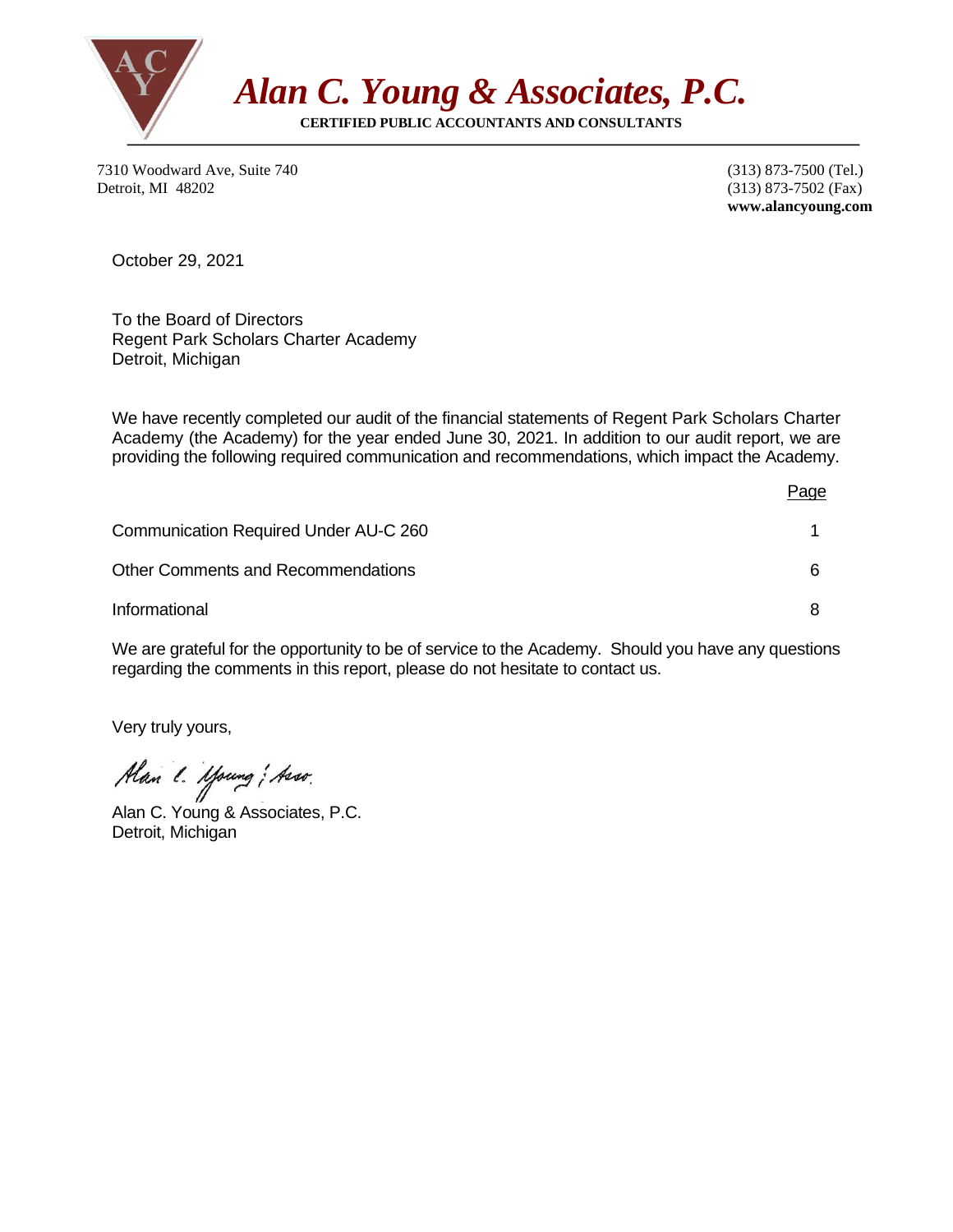

7310 Woodward Ave, Suite 740 (313) 873-7500 (Tel.) Detroit, MI 48202 (313) 873-7502 (Fax)

 **www.alancyoung.com**

## **RESULTS OF AUDIT**

Board of Directors Regent Park Scholars Charter Academy Detroit, Michigan

We have audited the financial statements of the governmental activities and major funds of Regent Park Scholars Charter Academy (the Academy) for the year ended June 30, 2021, and have issued our report thereon dated October 29, 2021. Professional standards require that we provide you with information about our responsibilities under generally accepted auditing standards, Government Auditing Standards and the Uniform Guidance, as well as certain information related to the scope and timing of our audit. We have communicated such information in our letter to you dated March 22, 2021. Professional standards also require that we communicate to you the following information related to our audit.

#### Our Responsibilities under U.S. Generally Accepted Auditing Standards, Government Auditing Standards and the Uniform Guidance

As stated in our engagement letter dated March 22, 2021, our responsibility, as described by professional standards, is to express an opinion about whether the financial statements prepared by management with your oversight are fairly presented, in all material respects, in conformity with U.S. generally accepted accounting principles. Our audit of the financial statements does not relieve you or management of your responsibilities.

In planning and performing our audit, we considered the Academy's internal control over financial reporting in order to determine our auditing procedures for the purpose of expressing our opinions on the financial statements and not to provide assurance on the internal control over financial reporting. We also considered internal control over compliance with requirements that could have a direct and material effect on a major federal program in order to determine our auditing procedures for the purpose of expressing our opinion on compliance and to test and report on internal control over compliance in accordance with the Uniform Guidance.

As part of obtaining reasonable assurance about whether the Academy's financial statements are free of material misstatement, we performed tests of its compliance with certain provisions of laws, regulations, contracts, and grants. However, providing an opinion on compliance with those provisions is not an objective of our audit. Also, in accordance with the Uniform Guidance, we examined, on a test basis, evidence about the Academy's compliance with the types of compliance requirements described in the U.S. Office of Management and Budget (OMB) Compliance Supplement applicable to each of its major federal programs for the purpose of expressing an opinion on the Academy's compliance with those requirements. While our audit provides a reasonable basis for our opinion, it does not provide a legal determination on the Academy's compliance with those requirements.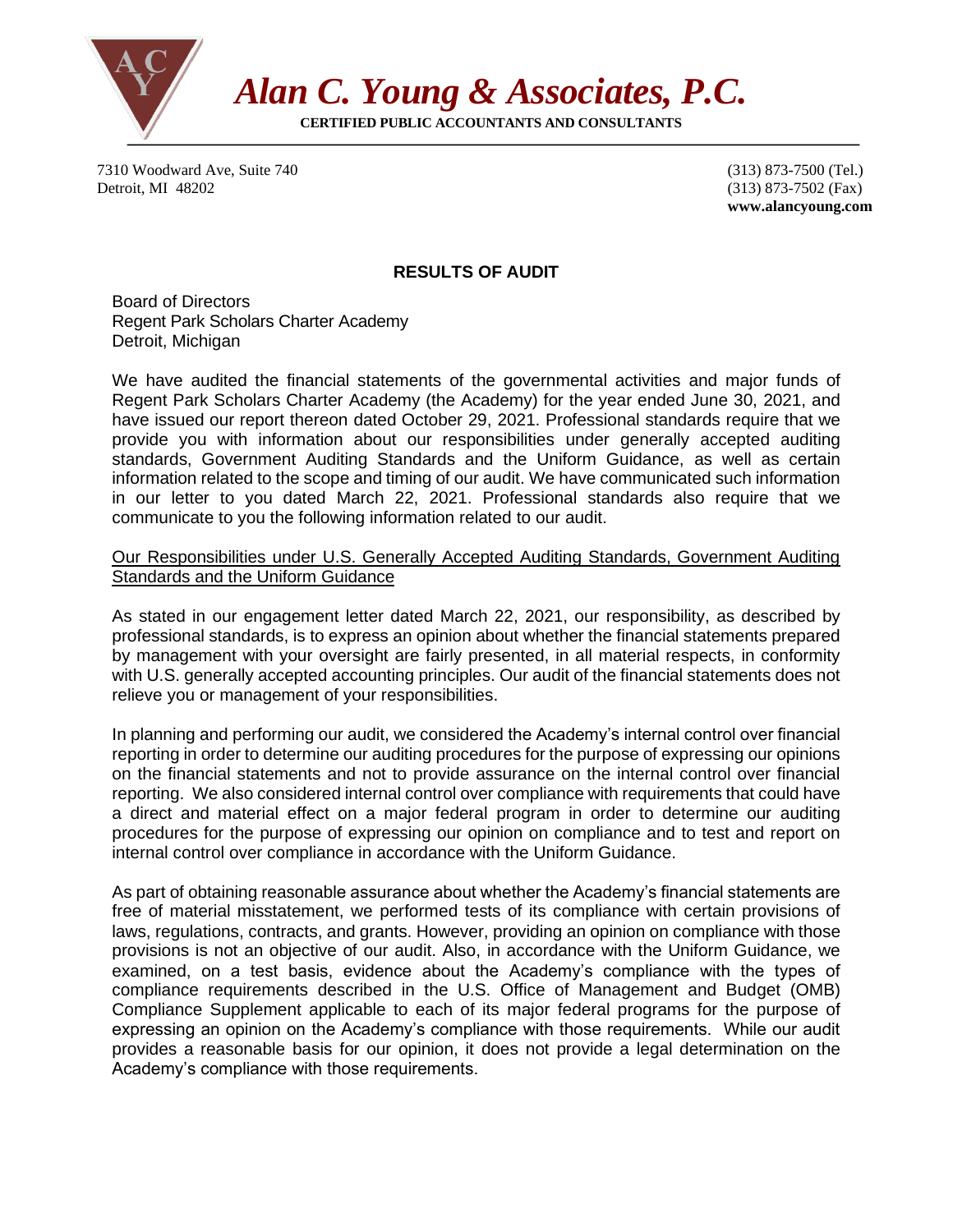## Our Responsibilities under U.S. Generally Accepted Auditing Standards, Government Auditing Standards and the Uniform Guidance (Continued)

Generally accepted accounting principles provide for certain required supplementary information (RSI) to supplement the basic financial statements. Our responsibility with respect to the Management Discussion & Analysis, and the Budgetary Comparison Schedule, which supplement the basic financial statements, is to apply certain limited procedures in accordance with generally accepted auditing standards. However, the RSI was not audited and, because the limited procedures do not provide us with sufficient evidence to express an opinion or provide any assurance, we do not express an opinion or provide any assurance on the RSI.

We have been engaged to report on the other supplemental information, which accompany the financial statements but are not RSI. Our responsibility for this supplementary information, as described by professional standards, was to evaluate the presentation of the supplementary information in relation to the financial statements as a whole and to report on whether the supplementary information is fairly stated, in all material respects, in relation to the financial statements as a whole.

#### Scope and Timing of the Audit

An audit includes examining, on a test basis, evidence supporting the amounts and disclosures in the financial statements; therefore, our audit involved judgment about the number of transactions examined and the areas tested.

Our audit included obtaining an understanding of the Academy and its environment, including internal control, sufficient to assess the risks of material misstatement of the financial statements and to design the nature, timing, and extent of further audit procedures. Material misstatements may result from (1) errors, (2) fraudulent financial reporting, (3) misappropriation of assets, or (4) violations of laws or governmental regulations that are attributable to the entity or to acts by management or employees acting on behalf of the Academy.

#### Significant Audit Matters

#### *Qualitative Aspects of Accounting Practices*

Management is responsible for the selection and use of appropriate accounting policies. The significant accounting policies used by the Academy are described in Note 2 to the financial statements. No new accounting policies were adopted and application of existing policies was not changed during the year. We noted no transactions entered into by the Academy during the year for which there is a lack of authoritative guidance or consensus. All significant transactions have been recognized in the financial statements in the proper period.

Accounting estimates are an integral part of the financial statements prepared by management and are based on management's knowledge and experience about past and current events and assumptions about future events. Certain accounting estimates are particularly sensitive because of their significance to the financial statements and because of the possibility that future events affecting them may differ significantly from those expected. The Academy's estimate of depreciation expense is a significant estimate within the financial statements.

The disclosures in the financial statements are neutral, consistent, and clear. Certain financial statement disclosures are particularly sensitive because of their significance to financial statement users. Note 1 is of particular importance as it discusses the Academy's operating structure.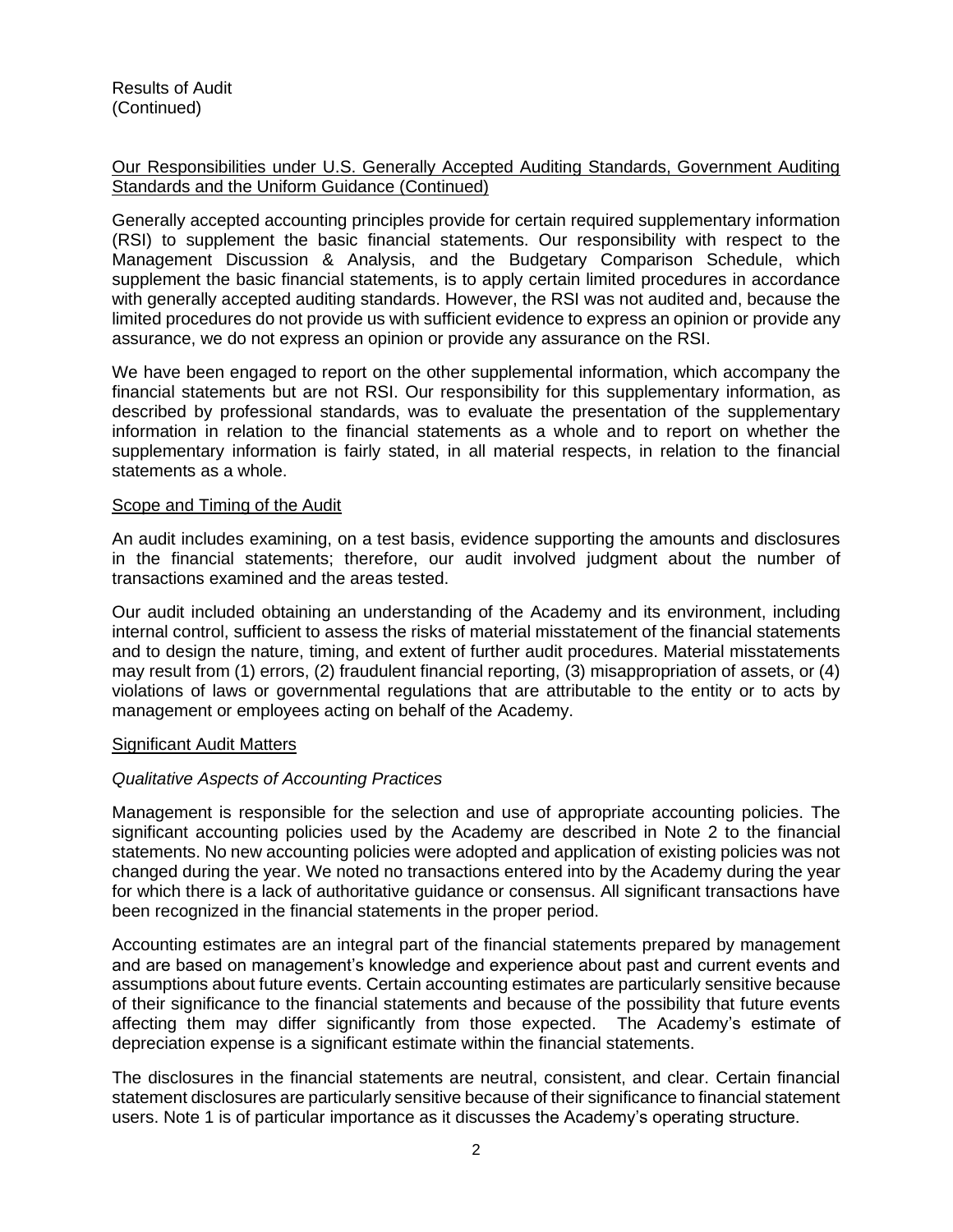Results of Audit (Continued)

#### Significant Audit Matters (Continued)

#### *Difficulties Encountered in Performing the Audit*

We encountered no significant difficulties in dealing with management in performing and completing our audit. We would like to commend management and staff on the assistance provided to us during the audit.

#### *Corrected and Uncorrected Misstatements*

Professional standards require us to accumulate all known and likely misstatements identified during the audit, other than those that are trivial, and communicate them to the appropriate level of management. No such misstatements were noted as a result of our audit.

#### *Disagreements with Management*

For purposes of this letter, professional standards define a disagreement with management as a financial accounting, reporting, or auditing matter, whether or not resolved to our satisfaction, that could be significant to the financial statements or the auditor's report. We are pleased to report that no such disagreements arose during the course of our audit.

#### *Management Representations*

We have requested certain representations from management that are included in the management representation letter dated October 29, 2021.

#### *Management Consultations with Other Independent Accountants*

In some cases, management may decide to consult with other accountants about auditing and accounting matters, similar to obtaining a "second opinion" on certain situations. If a consultation involves application of an accounting principle to the Academy's financial statements or a determination of the type of auditor's opinion that may be expressed on those statements, our professional standards require the consulting accountant to check with us to determine that the consultant has all the relevant facts. To our knowledge, there were no such consultations with other accountants.

#### *Other Audit Findings or Issues*

We generally discuss a variety of matters, including the application of accounting principles and auditing standards, with management each year prior to retention as the Academy's auditors. However, these discussions occurred in the normal course of our professional relationship and our responses were not a condition to our retention.

#### *Other Matters*

We applied certain limited procedures to the budgetary comparison schedule and management discussion and analysis, which are required supplementary information (RSI) that supplements the basic financial statements. Our procedures consisted of inquiries of management regarding the methods of preparing the information and comparing the information for consistency with management's responses to our inquiries, the basic financial statements, and other knowledge we obtained during our audit of the basic financial statements. We did not audit the RSI and do not express an opinion or provide any assurance on the RSI.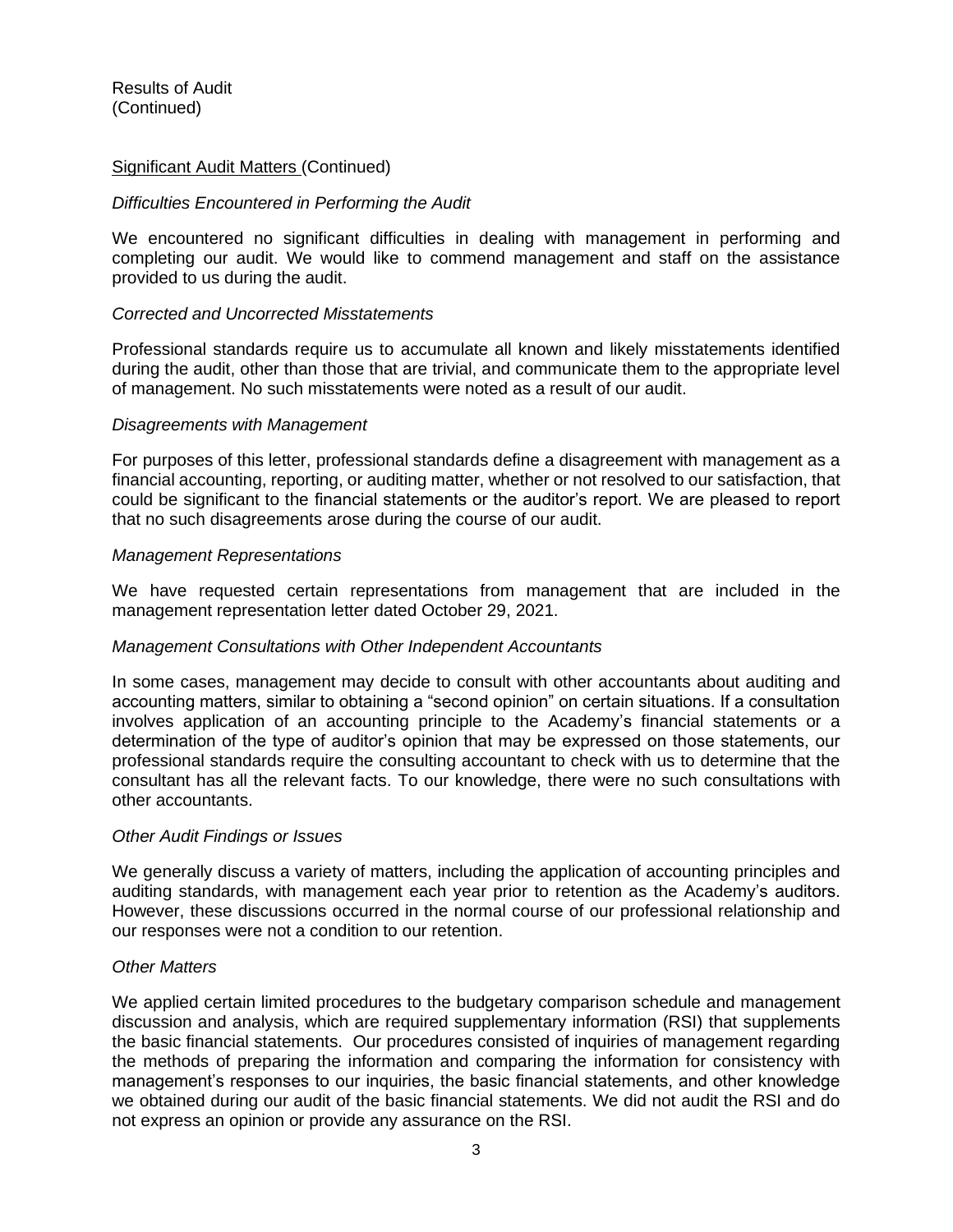Results of Audit (Continued)

#### Significant Audit Matters (Continued)

#### *Other Matters (Continued)*

We were engaged to report on the supplementary schedules, which accompanying the financial statements but are not RSI.

With respect to the supplementary information accompanying the financial statements, we made certain inquiries of management and evaluated the form, content, and methods of preparing the information to determine that the information complies with U.S. generally accepted accounting principles, the method of preparing it has not changed from the prior period, and the information is appropriate and complete in relation to our audit of the financial statements. We compared and reconciled the supplementary information to the underlying accounting records used to prepare the financial statements or to the financial statements themselves.

As required by 2 CFR Part 200, we have also completed an audit of the federal programs administered by the Academy. The results of that audit are provided to the Board of Directors in our report on compliance with requirements applicable to each major program and on internal control over compliance in accordance with 2 CFR Part 22, dated October 29, 2021.

### *Restriction on Use*

This information is intended solely for the use of the Board of Directors and management of the Academy and is not intended to be and should not be used by anyone other than these specified parties.

Alan l. Moung; Asso.

Detroit, Michigan October 29, 2021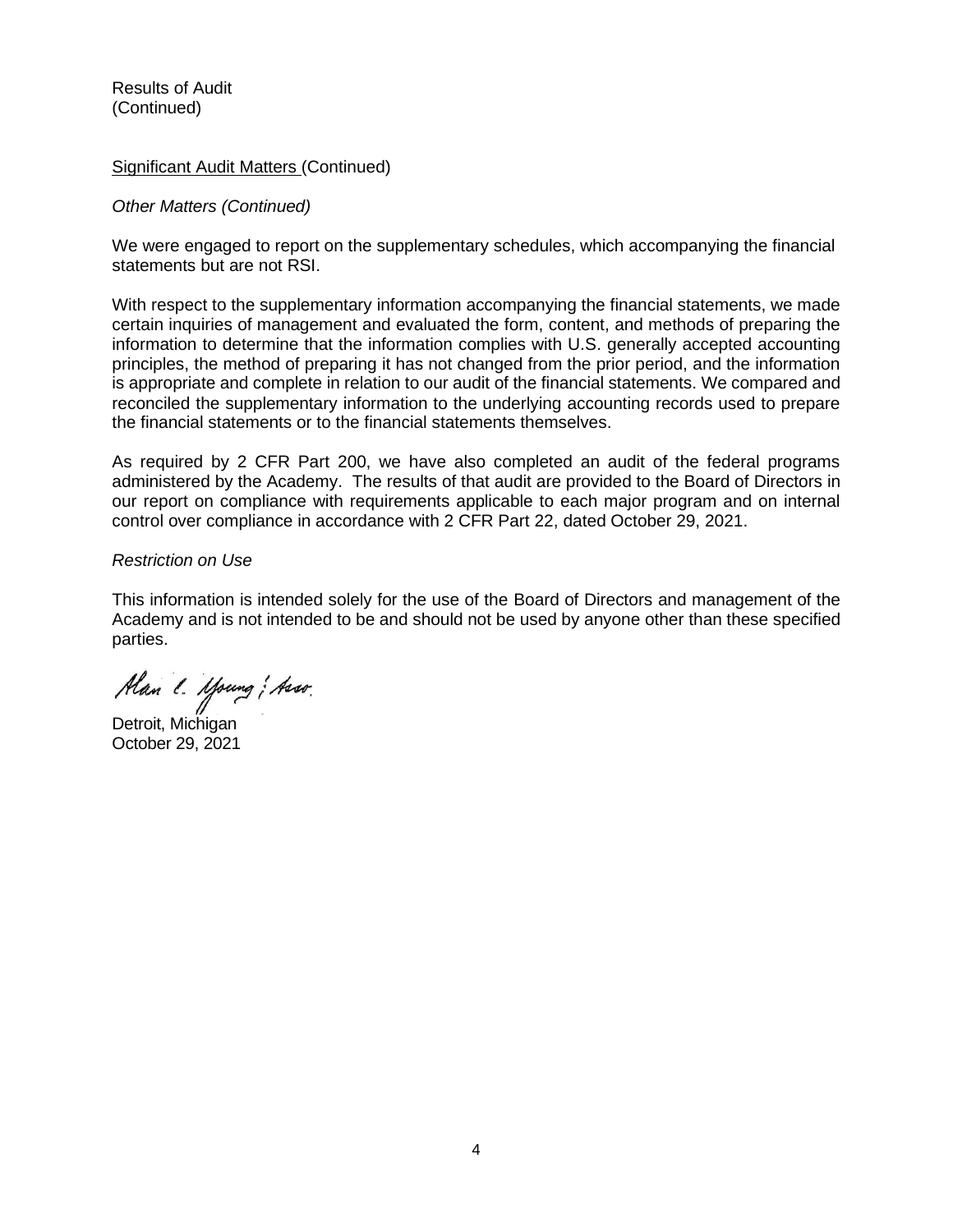OTHER COMMENTS AND RECOMMENDATIONS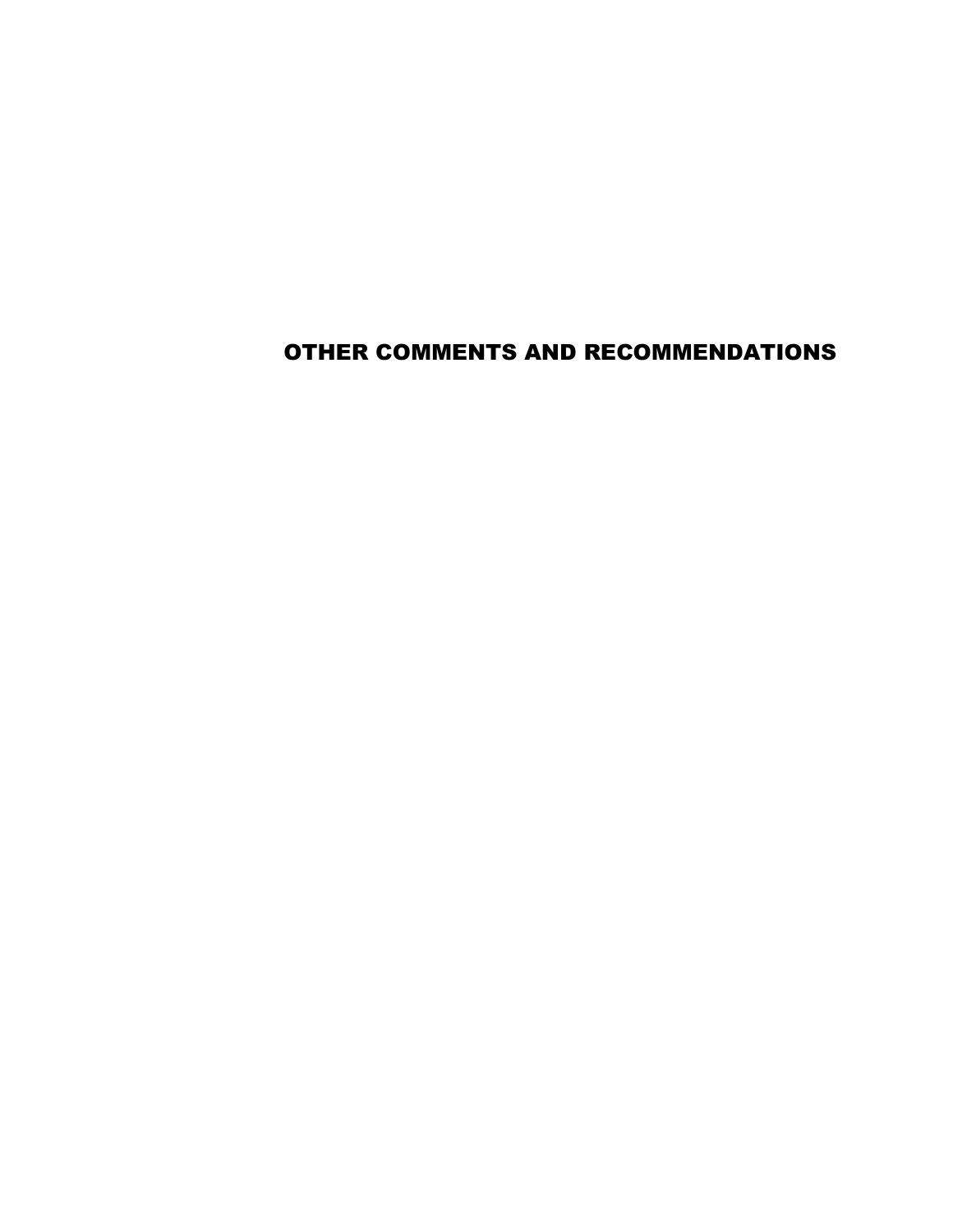## REGENT PARK SCHOLARS CHARTER ACADEMY

**Other Comments and Recommendations June 30, 2021**

## **1) FUND BALANCE IN SCHOOL SERVICE FUND**

During our audit, it was determined that the fund balance in the School Service Fund is in excess of three months' average expenditures when considering State of Michigan rules of accumulated fund balance of non-enterprise funds. The Academy will receive an excess fund balance notification from the Michigan Department of Education and will be asked to develop a plan for spending down the fund balance. We have been informed that a plan is currently being developed.

We recommend that the Academy plan for the usage of the excess fund balance to bring the balance within the three month limit.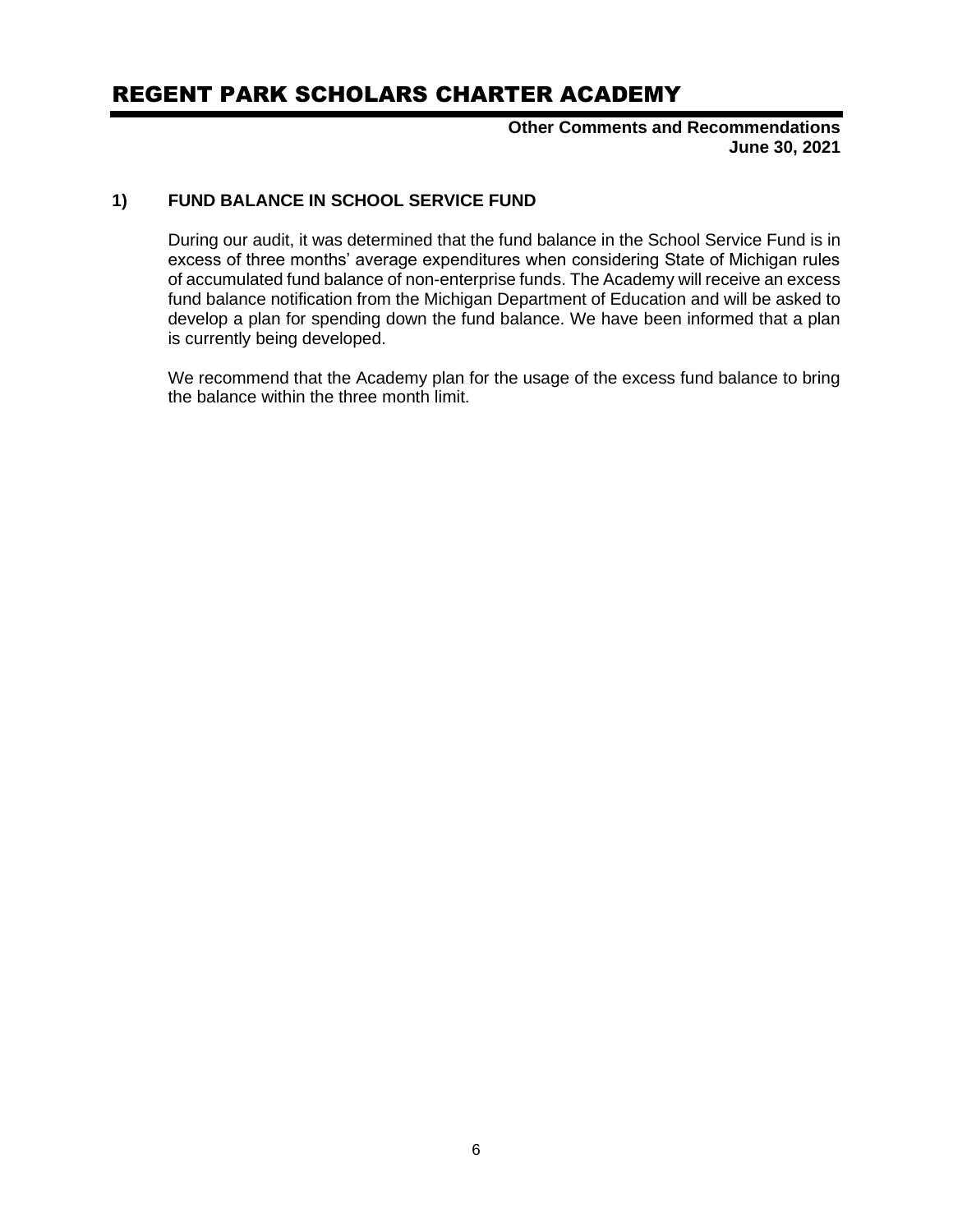INFORMATIONAL